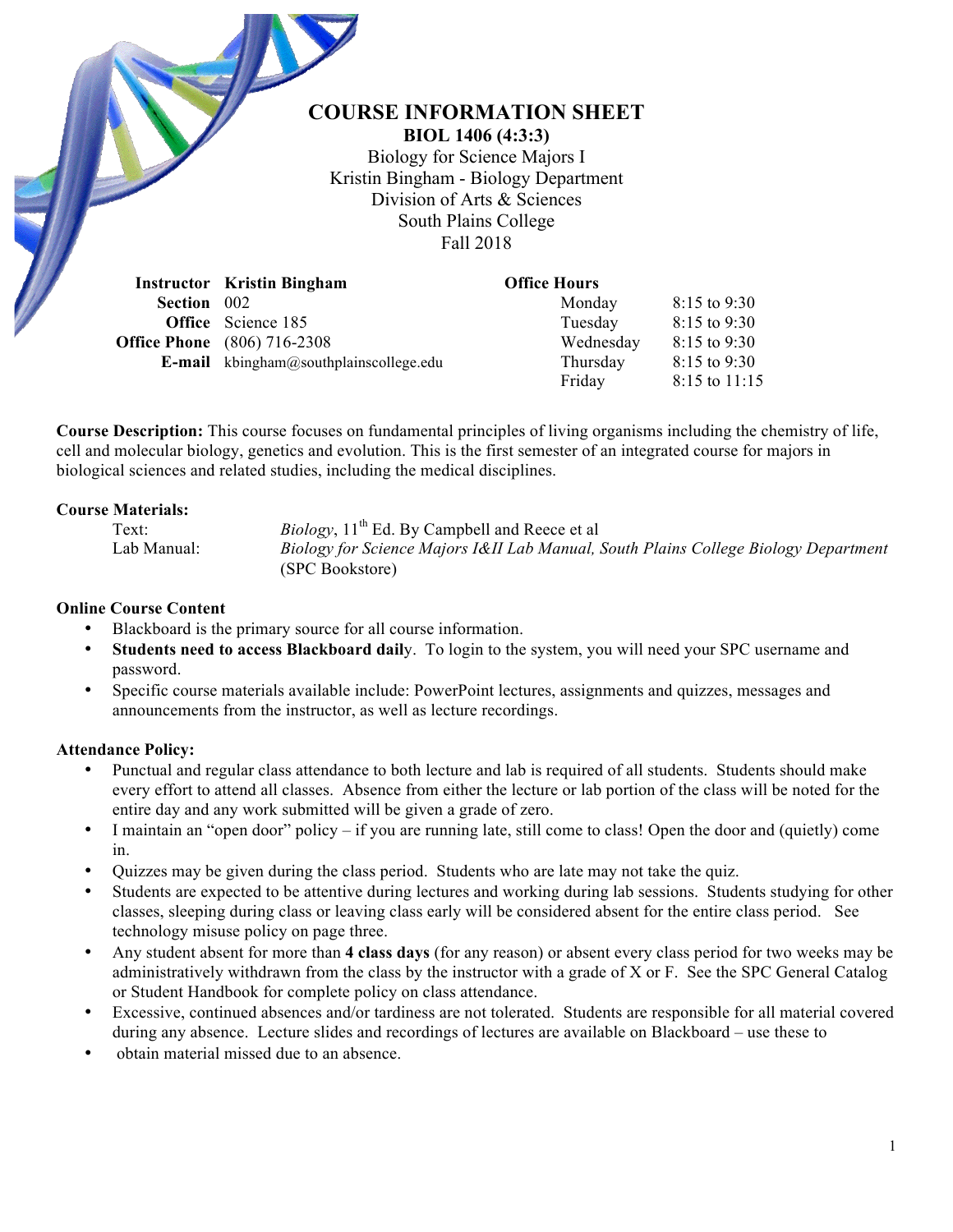### **Hazardous Weather Policy:**

- South Plains College rarely cancels classes due to weather. Students should plan accordingly to be able to attend all classes and arrive at SPC Levelland safely.
- Announcements concerning cancellations and/or delays are made on local television, radio and on MySPC. Emergency notifications are also made by the college via email, text, and phone call. I will post any delays or cancellations on Blackboard.

### **Course Grade:**

- Your grade in this course will be calculated as follows: o Exams – 70% of total grade
	- Exams  $1, 2, 3$  17% each
	- Final Exam 19%
	- $\circ$  Ouizzes 20% of total grade
	- $\circ$  Labs 10% of total grade

| Letter Grade | <b>Course Grade</b> |  |
|--------------|---------------------|--|
| A            | $90-100\%$          |  |
| в            | $80 - 89\%$         |  |
| C            | $70-79\%$           |  |
| D            | $60-69%$            |  |
| F            | $0 - 59\%$          |  |

Your grade is calculated by scores earned on the three categories outlined. If a student's final grade in the course *is less than* .05 points away from the next higher letter grade (i.e. 69.95, 79.95, 89.95 etc.), the instructor will refer to the average of exam grades earned during that semester to determine final grade. There are NO curves or extra credit in this course.

### **Examination Policy:**

- **Four** exams will be given during the semester. These exams will be announced in advance and will be divided between lab and lecture material. Each exam is composed of 100+ questions, however your grade will be assigned as a percentage out of 100 using the formula (points earned/total points possible)\*100..Exam scores will be weighted as specified above.
- The exam format will include multiple-choice questions, short answer questions, fill in the blank, diagrams to draw, and an occasional true or false question.
- The last ("final") exam will be given during final exams week and will include both new material and comprehensive material. This exam will be given on **MONDAY, December 10, 2018 at 10:15-12:15**.
- If you know you will be absent on an exam date and you let me know, under certain circumstances there may be an opportunity to take the exam at an alternate time. If you do not make proper arrangements, the exam will receive a grade of zero. DO NOT MISS EXAMS!!!

#### **Quizzes:**

- Quizzes will be announced in class and delivered via Blackboard. Each quiz will cover material presented in class. Quizzes are timed and questions are randomized for delivery. You will have one opportunity to take each quiz during a specified amount of time, typically over a weekend or before the next class meeting.
- Occasionally quizzes may be given in class as an alternative.
- **Quizzes CANNOT be made up if missed for any reason.**
- Quizzes are averaged together as 100 points toward the course grade. For students with **2 or fewer absences or tardies**, the lowest FOUR (4) quiz grades will be dropped before the final quiz average is calculated at the end of the semester.

#### **Lab:**

• Pre-lab and post-lab activities will be assigned on Blackboard and announced in class. These assignments will prepare you for the week's lab activity and summarize activities completed in lab.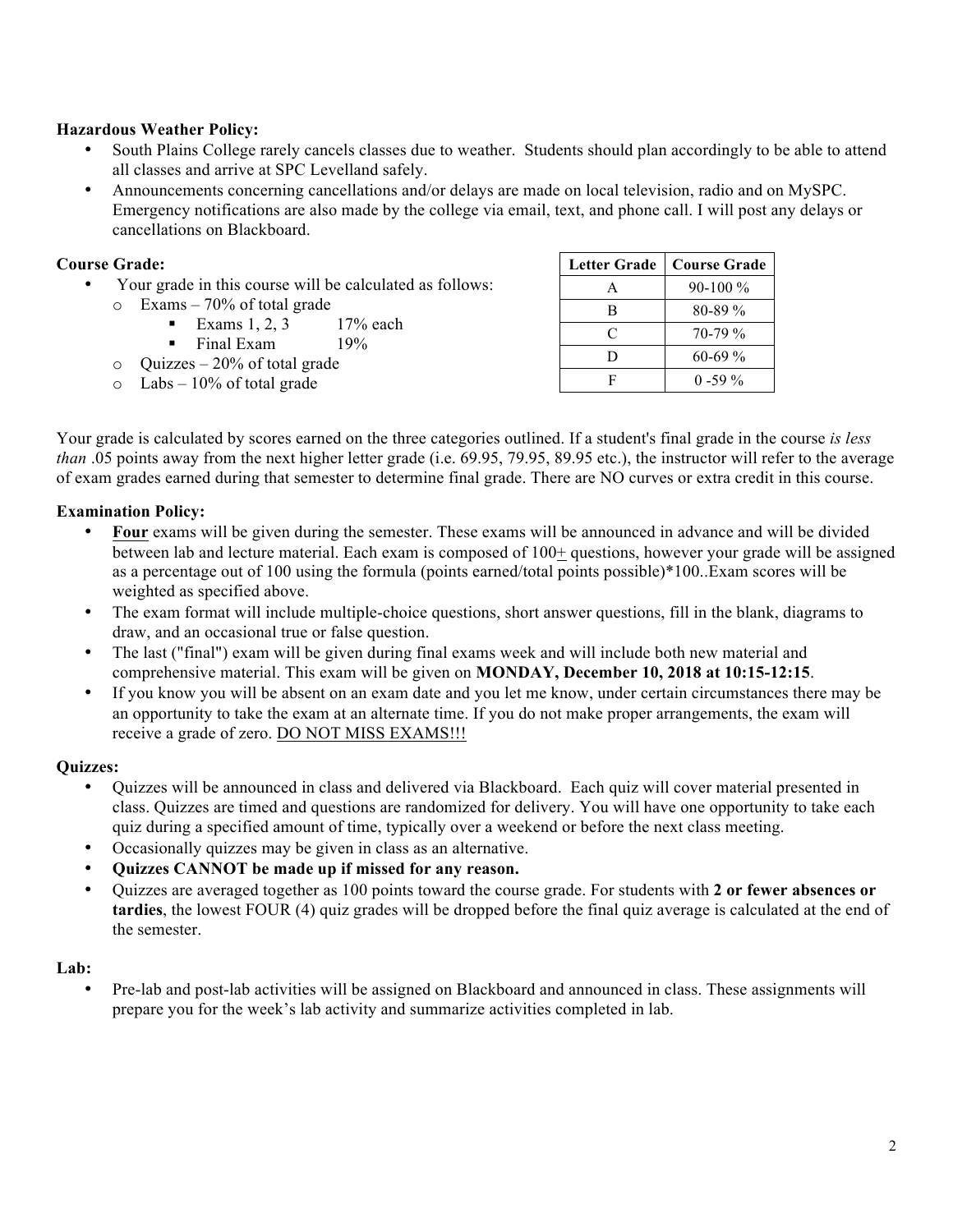## **Dropping:**

• An official drop initiated by the student before the Last Day to Drop (**November 16, 2017**) will result in a W on your transcript. Any drop initiated by the instructor for excessive absences will result in either an X or F grade on the transcript. See the school policy on drops and the limit placed on "unexcused" drops which is available in the General Catalog on the school website.

## **Student Conduct:**

- A high standard of conduct is expected of all students. It is assumed that obedience to the law, respect for property, authority, personal honor, integrity, and common sense will guide the actions of each member of this class. Any student who fails to perform to the expected standards will be asked to withdraw from the course, or will be administratively dropped from the course by the instructor.
- Students should respect the academic situation and be considerate of others in the classroom. Late arrivals should seat themselves quietly and without disruption to the lecture. During lecture, students should refrain from talking, eating or any other behavior that will disturb others. Students should be alert, taking notes and paying attention during lecture, films and discussions. Cell phone use is prohibited – see penalty policy below.

## **Technology Misuse Policy:**

- With advances in technology, students are presented with a myriad of opportunities and tools at their fingertips to help reinforce concepts covered in class and lab. Nevertheless, at times these technological advances also afford students many distractions from the task at hand. In my class, I encourage you to use technology in an educational and appropriate manner; however, there are few things as rude as intentionally ignoring someone that is trying to communicate with you. Should you fail to control your electronics use, you will be dismissed from the course for the day. My parameters on use are as follows:
	- o All electronic devices should be **SILENCED** inside the classrooms (both lecture and lab). If possible, set your device to "Do Not Disturb" mode in class.
	- o Devices that may be out during lecture include laptops, tablets, and in certain instances, cell phones.
	- $\circ$  If your device is out during class, be aware that I will be watching you for your attention. Failure to engage in the material being presented will result in your dismissal based on presumed distraction.

## • **Penalty Information**

- $\circ$  The first time a phone rings or a student is observed misusing a device (i.e. texting, web browsing, facebooking, etc.) during either lecture or lab, the student will receive a warning.
- o Each subsequent time this occurs, the student will be required to leave the class (and forfeit any grade for that day) PLUS receive a penalty of 10 points being deducted from their next exam.
- o If there are continued issues with a student's misuse of technology in the classroom, that student will be dismissed from the course.

# **Academic Integrity (from SPC General Catalog):**

- It is the aim of the faculty of South Plains College to foster a spirit of complete honesty and a high standard of integrity. The attempt of any student to present as his or her own any work which he or she has not honestly performed is regarded by the faculty and administration as a most serious offense and renders the offender liable to serious consequences, possibly suspension.
- 1. **Cheating:** Dishonesty of any kind on examinations or on written assignments, illegal possession of examinations, the use of unauthorized notes during an examination, obtaining information during an examination from the textbook or from the examination paper of another student, assisting others to cheat, alteration of grade records, illegal entry or unauthorized presence in an office are examples of cheating. Complete honesty is required of the student in the presentation of any and all phases of course work. This applies to quizzes of whatever length, as well as to final examinations, to daily reports and to term papers.